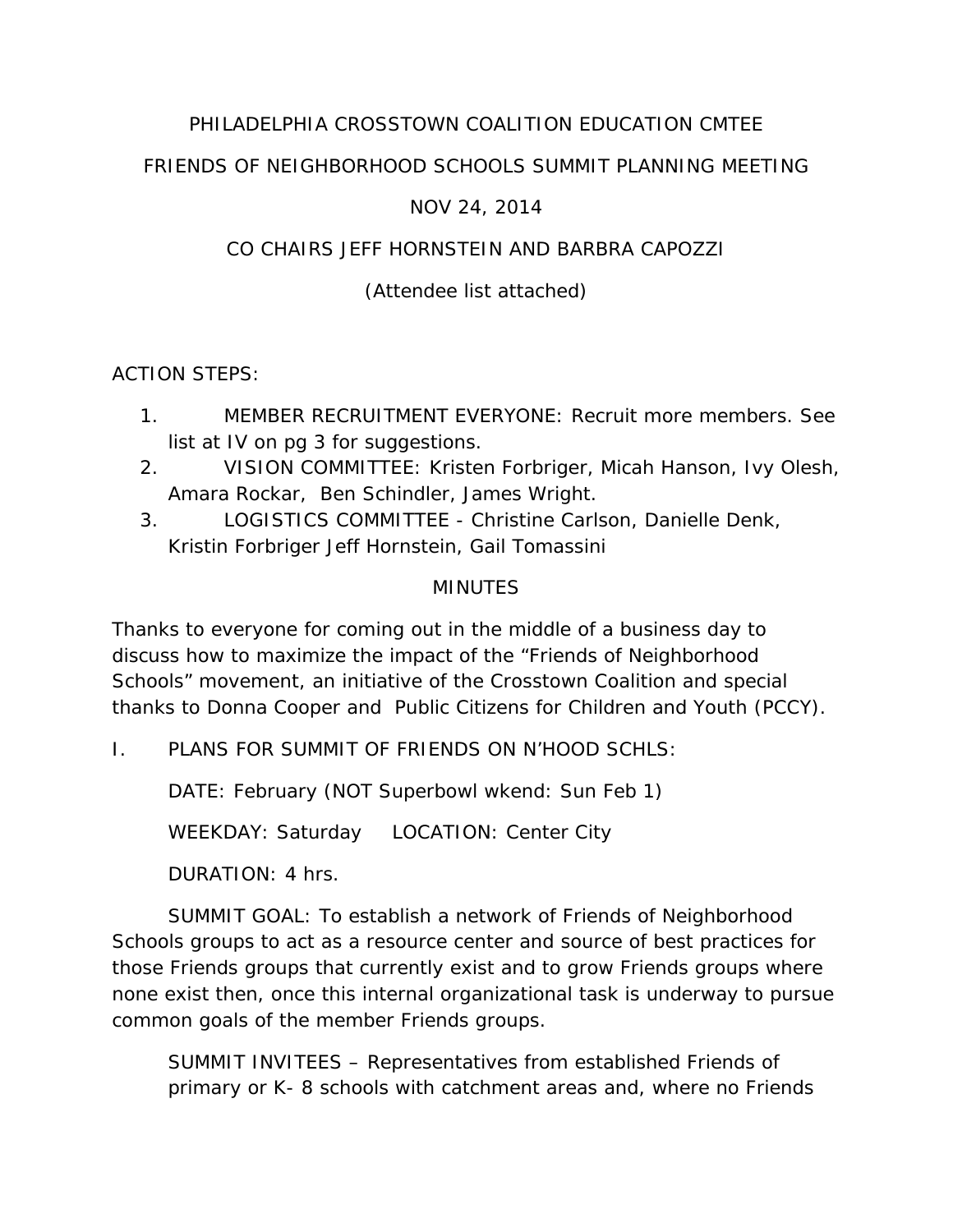organization exists, residents (not necessarily parents) or business people who might be recruited to establish a friends organization for a local primary/K-8 school with a catchment area where none exists.

PROPOSED SUMMIT FORMAT– Initial gathering followed by concurrent breakout sessions followed by a final all-participant session exploring what common projects the groups might pursue collectively. The agenda should allow for some networking/socializing opportunities.

A. CMTEES APPOINTED TO WORK ON SUMMIT

"Vision Committee" charged with crafting a summit invitation:

| <b>Ivy Olesh</b> | <b>Ben Schindler</b> |
|------------------|----------------------|
| Kristen Frobiger | Micah Hanson         |
| Amara Rockar     | James Wright         |

"Logistics Committee" charged with making physical arrangements for the Summit:

| Christine Carlson | Danielle Denk      |
|-------------------|--------------------|
| Jeff Hornstein    | Kristin Forbringer |
| Gail Tomassini    |                    |

# II. SCHOOLS & COUNCIL DISTRICTS REP'ED IN MEETING:

- A. Schools Represented (22):
	- 1. Chester Arthur
	- 2. Bache Martin
	- 3. J. S. Jenkins
	- 4. Adaire
	- 5. Greenfield
	- 6. Hackett
	- 7. Jackson
	- 8. J. B. Kelly School
	- 9. Mc Call
	- 10. Mifflin
- 11. Mount Airy Schools Coalition:
	- Day
	- Emlen
	- $\bullet$  Henry
	- Houston
	- Jenks
	- Lingelbach
- 12. Nebinger
- 13. Powel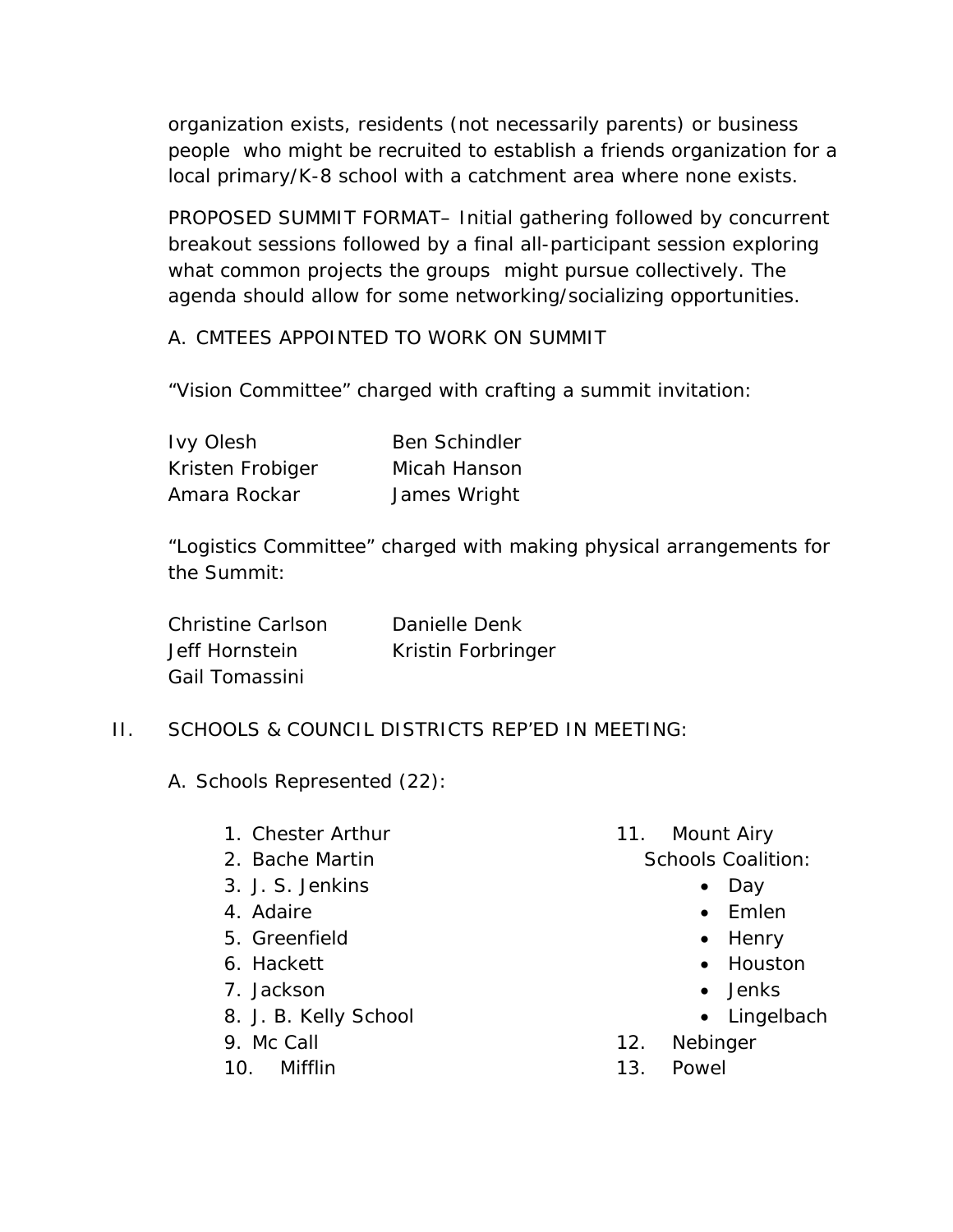| 14. Science and | 15. Stanton   |
|-----------------|---------------|
| Leadership      | 16. Southwark |

- B. Council Districts Represented (6):
	- 1. First: Mark Squilla
	- 2. Second: Kenyatta Johnson
	- 3. Third: Jannie **Blackwell**
- 4. Fourth: Curtis Jones
- 5. Fifth: Darrell Clarke
- 6. Eighth: Cindy Bass

- III. Crowd Sourcing of Objectives:
	- A. Top Ten Vote Getting Workshop Suggestions:
	- 1. Increase diversity of groups engaged (16 dots)
	- 2. Growing your group  $\rightarrow$  Expanding the Circle (14 dots)
	- 3. Skills Building (12 dots) Best practices, accounting, quickbooks, libraries, playgrounds, fundraising
	- 4. Engage in State Budget (10)
	- 5. Navigating the school district (9)
	- 6. Create a Guidebook (9 dots)
	- 7. Aligning SAC, HAS and Friends groups (9)
	- 8. How to harness groups powers $\rightarrow$ how to be on the map (9)
	- 9. Work with office of strategic Partnership (6 dots)
	- 10. Mentorship (6)
	- B. Attempt to Categorize Top Ten Workshop Suggestions:
	- 1. SKILLS BUILDING 47 Total Dots: Top Ten:  $\#$  3 (12 Dots),  $\#$  5 (9 Dots),  $\# 6$  (9 Dots)  $\# 10$  (6 Dots) also from the other suggestions  $\#$  12 (5 Dots),  $\#$  14 (3 Dots)  $\#$  15 (3 Dots)
	- 2. GROWING THE ORGANIZATION 39 Total Dots: Top Ten #1 (16 Dots), #2 (14 Dots) #7 (9 Dots)
	- 3. LOBBYING/POLITICKING 21 Total Dots: Top Ten: #4 (10 Dots),  $#8$  (9 Dots) also from the other suggestions  $# 18$  (2 Dots),
	- 4. PARTNERING 8 Total Dots:  $# 9$  (6 Dots), also from the other suggestions  $# 16 (2 \text{ Dots})$